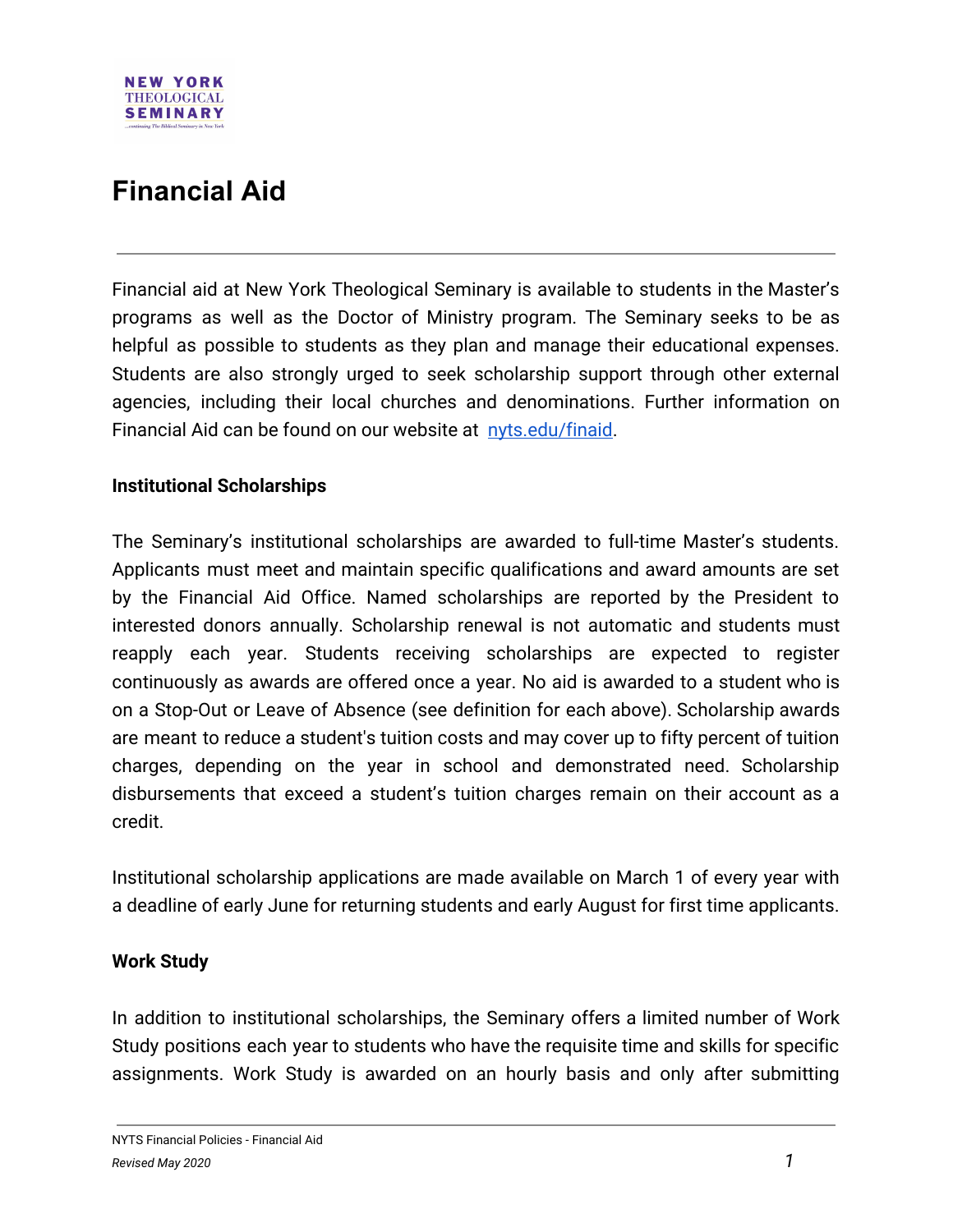

completed timesheets to the Office of Student Accounts. Work Study can only be applied against tuition and fees. Students must apply for Work Study each year through the Office of the Academic Dean, where specific job descriptions are kept on file.

## **Federal Student Aid**

The Seminary participates in the William D. Ford Direct Loan Program. Direct Loans are low-interest loans available to students to help pay for the cost of education after high school. Students must meet specific requirements set by the U.S. Department of Education through the Title IV, HEA programs and complete all necessary application requirements and counseling.

Direct Unsubsidized loans are borrowed through the federal government and must be repaid. Students will accrue interest from the time a loan is disbursed until it is paid in full. If interest is allowed to accumulate, it will be capitalized. Loan repayment begins six months after the student leaves school or is no longer enrolled at least half-time (at least 4 credit hours/term). The interest rate varies, depending on the date/year of disbursement.

Direct Graduate PLUS loans (Grad PLUS) loans must also be repaid but can help students cover education expenses after they have used their maximum unsubsidized loan eligibility. Unlike the Direct Unsubsidized loan, borrowers complete a credit application and must not have adverse credit history or must obtain an endorser who does not have an adverse credit history. The maximum loan amount is the student's cost of attendance (determined by NYTS) minus any other aid received.

## **Veteran's Benefits**

The Seminary is an approved site by the State of New York Division of Veterans' Affairs Bureau of Veterans' Education for veterans who may be eligible under VA Form 22-1990 which can be found on the VA website listed below. The Seminary is approved for study under the following Title 38 US Codes:

• Chapter 30 (the Montgomery GI Bill)